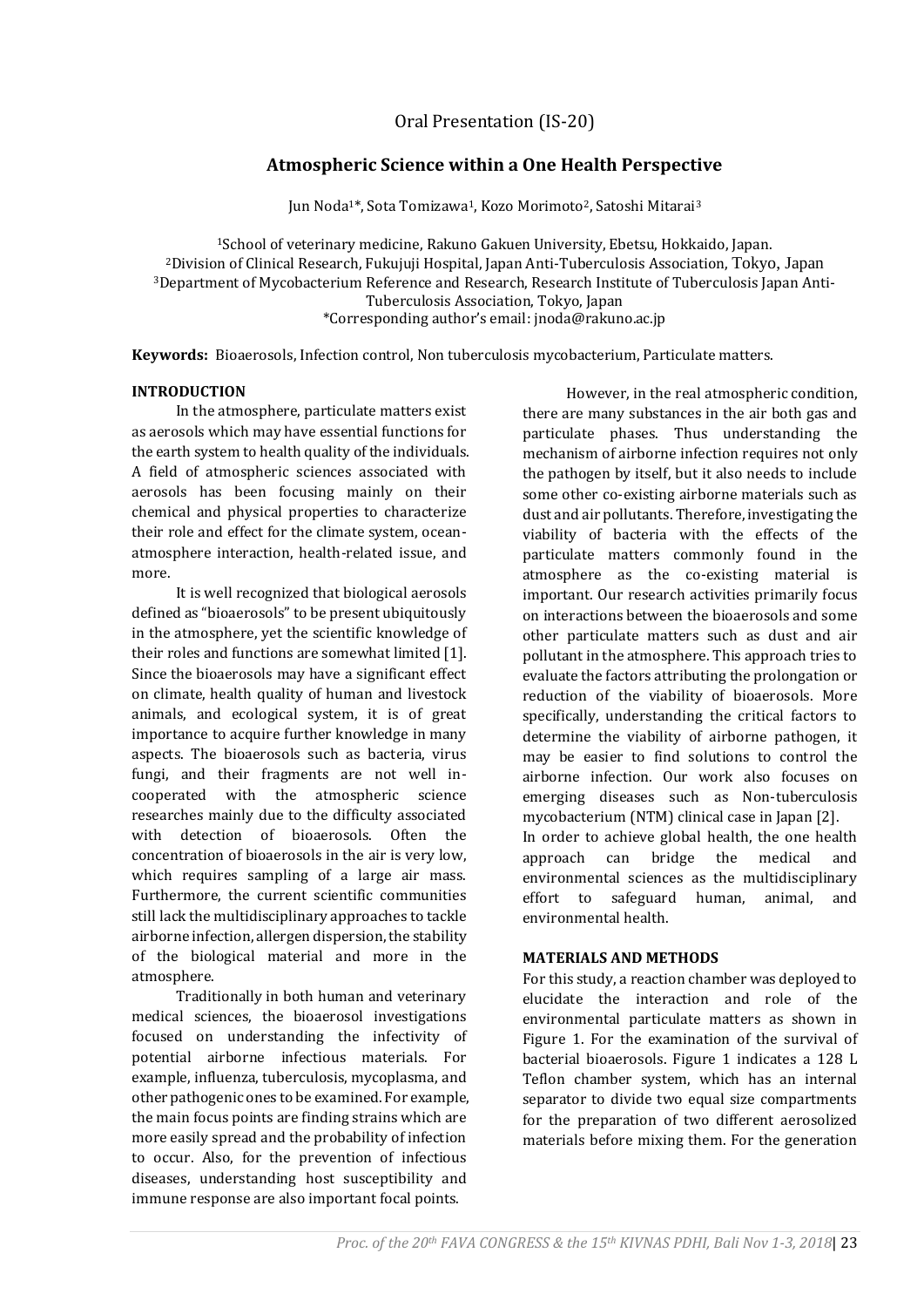

**Figure 1.** The Teflon chamber system with 128L (64 L ×2 compartments).

of dust aerosols, the dust aerosol generator was prepared with of conventional impinger and silicon tube. The particle free air was introduced through silicon tube to blow off and emitted out the dust particles. For the generation of bacterial bioaerosols, a compressor type nebulizer was employed. This type was rather gentle to aerosolize bacteria. For the measurements of the particle concentration and size distribution, an optical particle counter was used.

As the experimental procedure; one compartment was filled with dust, and another compartment was filled with bioaerosols. After the filling process, the aerosols were stabilized for ca. 5 min. Then particle numbers were measured to confirm equivalent concentrations of the bioaerosol and dust. Then, the middle separator was open to let two components to interact for ca. 60 min. These dust samples were further examined for the viability of  $DH5\alpha$  bioaerosols by using a Biosampler to capture the airborne bacteria inside the chamber. The reduction rate of viability was calculated by comparing DH5α bacterial CFUs on the nebulizer liquid and the Biosampler liquid. Different dust samples were compared with the phosphate buffer solution (PBS) driven particle as the control dust. Comparisons were made with Gobi and sludge dust samples. The viability reduction rate of the DH5 $\alpha$ bacterial CFU was measured with the culture method. Also, for the NTM related experiment with the presence of soot as air pollutants, *Mycobacterium smegmatis (M. smeg)* was used as a model bacteria for measurement of viability.

## **RESULT AND DISCUSSION**

For the experiment with *Escherichia coli* (DH5α) viability test by exposing different dust materials. The control dust of PBS indicated the 10-5 order of reduction and desert sand from Mongolia showed significantly higher reduction and the tsunami sludge dust indicated significantly lower reduction rates. Possible reasons for these differences might be caused by the physical and chemical properties of dust samples. For the physical property

differences, the sludge dust has more spiky surface shape than desert dust. The different surface shape with a large roughness may have acted as a shelter for the aerosolized E. Coli from the drying process. For the chemical properties, ca. 4.7 times higher organic matter and 3 to 4 times higher calcium and iron contents were observed with the sludge dust. The higher concentration of organic matter might have caused a higher affinity with bacterial phospholipids and lipopolysaccharides found on the E. Coli cell membrane. Furthermore, these bacterial cell membrane materials possess substantial negative charge properties to more strongly bind to them. Since this experiment could not determine the sticking force between bacteria and dust, this is only the speculation.



**Figure 2.** The size distribution pattern of soot (black) and bacteria (blue).

For the higher concentration of organic matter led to conduct another experiment, which tries to expose bacteria to the even higher concentration of organic matter of soot. This experiment focused on how soot can attribute the survival of bacterial as bioaerosols. Another experiment with soot and *M. smeg* particle number and size distributions are indicated on Figure 2. From the size distributions in Figure 2, soot has the higher number of fine size range particles compare to M. *smeg* particles. The soot may coat the bacterial surface. If the soot successfully attaches to the surface to coat bacteria, it may help to prolong the survival of bacteria in the atmosphere by reducing environmental stresses. For viability test with aerosolized bacteria alone and a mixture of bacteria and soot indicated no significant difference; thus soot alone would not affect the viability of bacteria.

The aerosol samples from this experiment were further exposed to UV-C ray for 15-60 sec. as environmental stress. The result indicated that there was a tendency to have a higher survival rate with the mixture of bacteria and soot group. From these experiments, the soot may act as a protective material for the airborne bacteria. Since soot is commonly found in the atmosphere as air